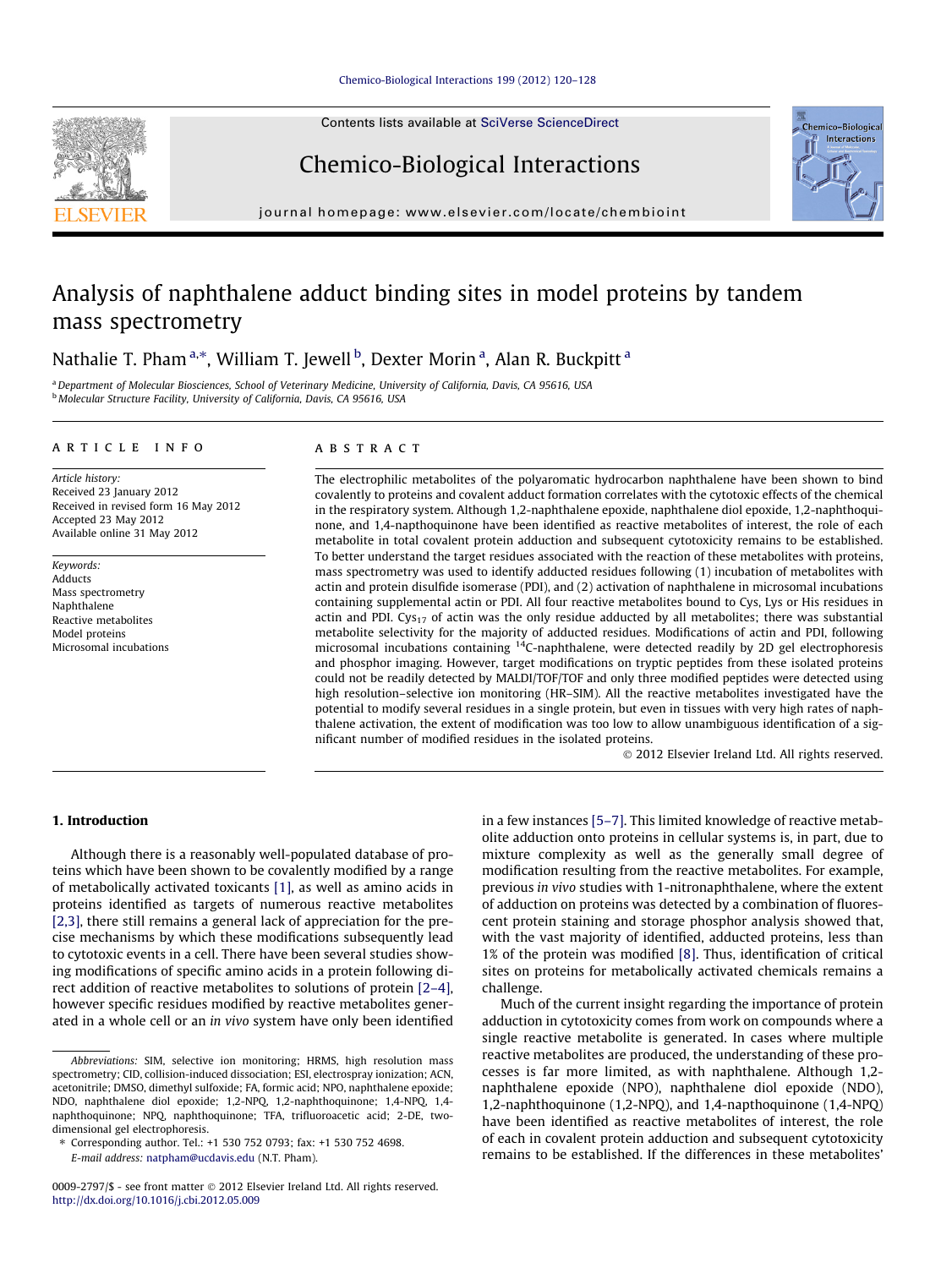reactivities with residues translate into disparate effects on whether a particular adduct alters the functional properties of a protein critical to cellular homeostasis, then the overall metabolic disposition of this chemical and inter-individual differences in the enzymes responsible for controlling the formation of these metabolites could substantially influence susceptibility to exposure to compounds like naphthalene.

To determine whether there were differences in residues adducted by the four reactive metabolites of naphthalene, the metabolites were added directly to target proteins, actin and protein disulfide isomerase (PDI), at pH 7.4 (hereafter referred to as synthetic incubations). Actin and PDI have previously been shown to be adducted by naphthalene metabolites in several systems [\[9,10\]](#page-7-0) and both are abundant in cysteine, lysine and histidine residues. In addition, both proteins are well-known targets for other metabolically activated chemicals [\[5,11–16\].](#page-7-0) To gain additional insight into the biological distribution of metabolites bound to the amino acid residues, adducts were also generated by the activation of naphthalene using microsomes from target and non-target tissues.

The amino acid targets from both the synthetic and microsomal incubations were analyzed by mass spectrometry following trypsin digestion. Fourteen adducted peptides were observed on actin and twelve on PDI following incubation with naphthalene metabolites. All four metabolites produced adducts with cysteine and lysine, but histidine was shown to be targeted only by 1,2-NPQ and NDO. Adducts on actin and PDI were detected as radioactive 14Cnaphthalene spots on 2-DE (two-dimensional gel electrophoresis) of extracts from the microsomal incubations, however, only three specific protein modifications were detected following microsomal incubations. This underscores the challenges of measuring specific modifications of proteins when reactive metabolites are generated biologically rather than synthetically. The two methods investigated in this study were designed to better understand the dynamics between naphthalene metabolites and target amino acids. The first method allowed manipulation of the incubation conditions for a better understanding of the species chemistry; the second method was used to validate model protein adductions in known target tissues for biological applications.

# 2. Materials & methods

# 2.1. Reagents

1,2-Naphthoquinone, 1,4-naphthoquinone, PDI (from bovine liver), iodoacetamide, and Orange G-II dye were purchased from Sigma–Aldrich (St. Louis, MO, USA). Actin was purchased from Cytoskeleton (Denver, CO). Bradford protein assay solution and PVDF membranes were purchased from Bio-Rad (Hercules, CA). Protease inhibitor cocktail III was purchased from Calbiochem (La Jolla, CA). Immobilized pH gradient (IPG) buffers and immobiline dry strips (18 cm) were purchased from GE Health Care (Piscataway, NJ). Trypsin was purchased from Promega (Madison, WI).  $[1 -$ <sup>14</sup>C] Naphthalene was purchased from Moravak Biochemicals (Brea, CA, USA); radiochemical purity was >98% by HPLC.

# 2.2. Animals

Animal studies were conducted under protocols approved by the University of California–Davis Animal Use and Care Committee. Male Swiss-Webster mice (25–30 g) and Sprague–Dawley rats (150–200 g) were purchased from Harlan (San Diego, CA). Animals were housed in a HEPA filtered isolator rack in an AAALAC-accredited facility for 1 week before use. Food and water were provided ad libitum.

#### 2.3. Synthetic incubations

#### 2.3.1. Synthesis of naphthalene epoxides

Naphthalene 1,2-epoxide and naphthalene 1,2-dihydro-1,2 dihydroxy-3,4-epoxide (NDO) were synthesized using methods published by Yagi and Jerina [\[17\]](#page-7-0) and Horning et al. [\[18\]](#page-8-0), respectively. Both products yielded white crystals upon recrystallization. Naphthalene oxide was shown to be free of contamination with 1 naphthol (the primary degradation product) by the absence of a UV peak at 309 nm. NMR of naphthalene diol epoxide in  $CD_3CN$ yielded signals identical to those reported previously [\[18\].](#page-8-0) Products were dissolved in 99.5% ethanol/0.5% triethylamine (epoxide) or ethanol (diol epoxide) and stored at  $-80$  °C.

#### 2.3.2. Chemical preparation of metabolite-protein adducts

Approximately 10 umoles of each metabolite, in ethanol (epoxides) or DMSO (quinones), were added to a solution of protein (1 mg/ml) in 0.1 M sodium phosphate buffer (pH 7.4, argon sparged) and the mixture was incubated in a sealed vial. The total volume of each actin incubation was 1 mL. Metabolites were in 500-fold molar excess to actin based on amount of protein and approximately 14-fold molar excess based on adduction sites (C, K, and H). The total volume of each PDI incubation was 0.5 mL. Metabolites were in 500-fold molar excess to PDI based on amount of protein and approximately 7-fold molar excess based on potential sites. Following metabolite addition to the vial, the sample was stirred on a vortex mixer for 15 s and then mixed by continuous inversion for 1 h at room temperature. pH was measured at the beginning and the end of the incubation and remained constant. For control incubations, the metabolite was omitted. Reactions were stopped by adding  $10 \mu l$  formic acid (FA).

# 2.3.3. In-solution digest

Protein samples were denatured in 4 mM DTT at 65  $\degree$ C prior to trypsin digest at 37 $\degree$ C overnight in a Gene Amp PCR System 2400 (Perkin Elmer, MA). Digests were quenched by adding 0.1% FA. Samples were dried in a vacuum centrifuge, reconstituted in 0.1% FA, and stored at -20 $\degree$ C prior to MS analysis.

## 2.3.4. Protein identification by LC–MS/MS

Tryptic digests from the synthetic incubations were analyzed with a LTQ Orbitrap XL (Thermo Fisher, San Jose, CA) operated in positive mode with the IonMax electrospray ionization source and  $N_2$  collision gas. Compounds were separated by HPLC using a  $1 \times 50$  mm Waters Symmetry C<sub>18</sub> column. Mobile phase A was 0.1% FA/H<sub>2</sub>O and mobile phase B was 0.1% FA/acetonitrile (ACN); initial gradient conditions were 95% A and 5% B at flow rate of 200  $\mu$ L/min. The gradient was increased linearly from 5% B to 50% B over 25 min, increased to 100% B over the next 3 min, then returned to initial conditions the last 3 min. The HPLC effluent was monitored in FT mode in  $m/z$  200 to 2000 range with a spray voltage of 5.00 kV, capillary temperature of 250  $\degree$ C, and capillary voltage of 49 V. Collision induced dissociation was used to fragment  $[M + H]$ <sup>+</sup> ions with 35% normalized collision energy. The resolving power was 30,000 for full scan MS and MS/MS events. Calibration was performed with a Cal mix of caffeine, MRFA, and Ultramark, and yielded mass accuracies of 5 ppm or better.

# 2.4. Microsomal incubations

## 2.4.1. Collection of mouse and rat tissue

Rodents were killed with an overdose of pentobarbital administered i.p. Mouse livers were removed and rinsed in ice–cold buffer. For rat nasal compartments, the head of each rodent was removed from the carcass, the lower jaw and skin were removed, the head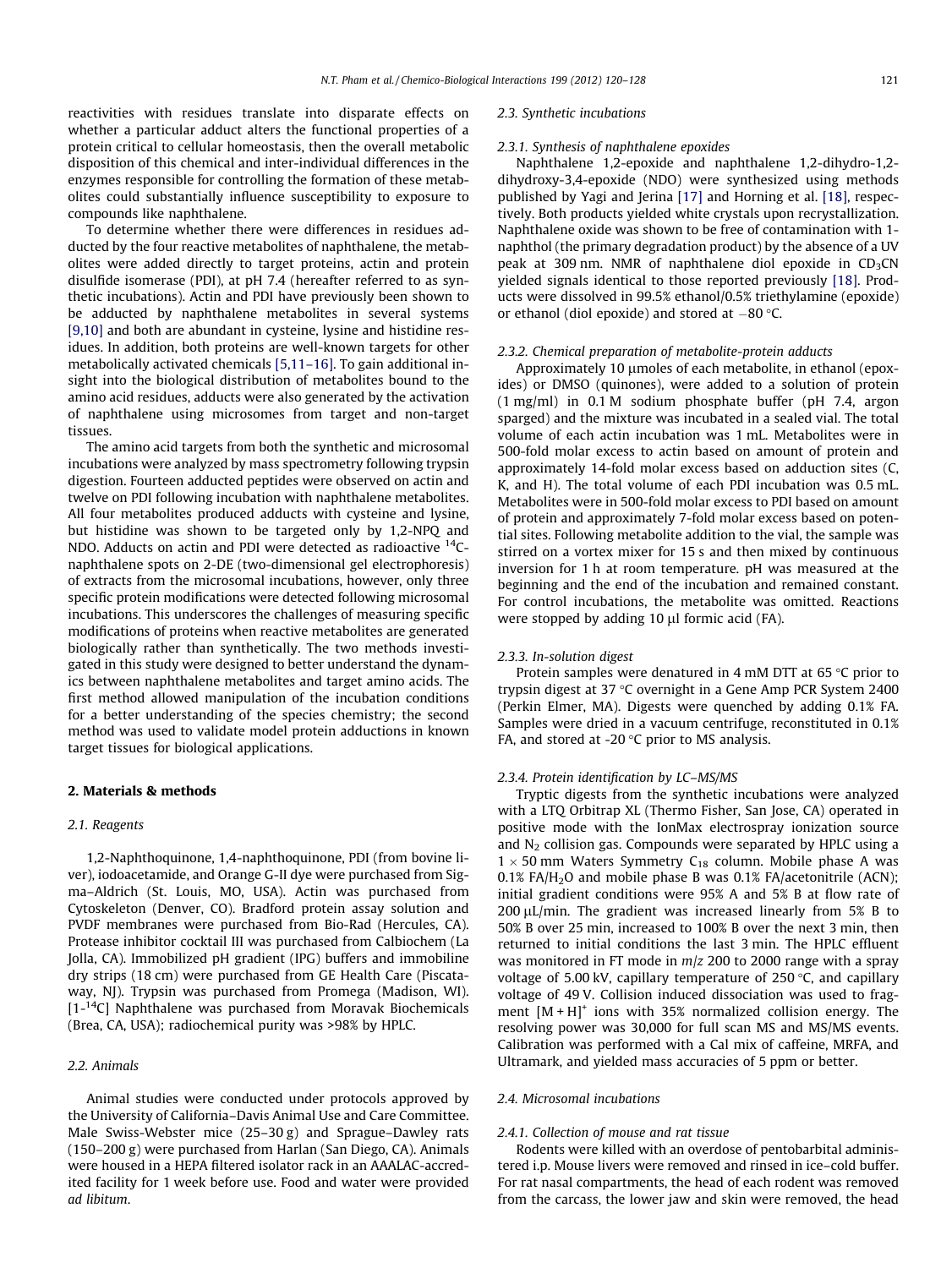was split along the medial suture, and the nasal olfactory epithelium was removed by careful dissection [\[19\].](#page-8-0)

#### 2.4.2. Microsomal preparation and incubation

Nasal tissue and livers were homogenized in four volumes of pH 7.4 homogenization buffer consisting of 20 mM Tris, 150 mM KCl, 0.2 mM sodium EDTA, 0.5 mM dithiothreitol, and 15% glycerol at  $4^{\circ}$ C with glass homogenizers. Washed microsomal pellets were prepared by differential ultracentrifugation as described previously [\[20\]](#page-8-0). Final microsomal pellets were resuspended in 0.1 M sodium phosphate buffer (pH 7.4). Protein concentration was determined using the Bradford method with BSA as the standard.

All microsomal incubations were performed in triplicate (i.e., three radiolabeled and three non-labeled). Incubations were prepared on ice using 0.1 M sodium phosphate buffer (pH 7.4) and consisted of: either 0.25 mM un-labeled naphthalene or 0.25 mM [ $14$ C]-naphthalene (106,000 DPM/nmole), microsomes (400 µg), NADPH generating system  $(15 \text{ mM MgCl}_2, 60 \text{ mM glucose-6-phos-}$ phate, 2 mM NADP, and 15 iu/mL glucose-6-phosphate dehydrogenase).  $100 \mu$ g of excess actin or PDI was added to the model systems; controls contained an equivalent volume of phosphate buffer. Capped vials were incubated for 30 min in a 37  $\degree$ C shaking water bath then placed on ice, transferred to centrifuge tubes, and centrifuged at 14,000g for 60 min at  $4^{\circ}$ C. The supernatant was separated from the pellet and both were stored at  $-80$  °C.

## 2.4.3. Separation and identification of adducted proteins

Methods for separation, localization, and identification of adducted proteins were described in detail previously [\[21\]](#page-8-0). Briefly, pelleted samples were not pooled and separate gels were run for each with <sup>14</sup>C-labeled (for imaging) and unlabeled (for identification) naphthalene. Pelleted samples were solubilized and proteins were resolved by 2-DE on 18-cm IPG strips, pI 4–7. Following 2-DE, gels from incubations with non-labeled naphthalene were fixed (10% acetic acid, 40% methanol, and 50%  $H<sub>2</sub>O$ ); gels from radiolabeled incubations were electroblotted to PVDF membranes. Blots were washed twice with  $H_2O$  and dried overnight in a vacuum desiccator. Dried blots were placed against storage phosphor screens (GE) in a lead-shielded container to assess the location of radioactive bands. Phosphor screens were exposed for 15 days and scanned on a Typhoon 8600 Variable Mode Scanner (GE) for visualization. Phosphor images were registered by overlay with corresponding non-labeled gels to guide gel spot selection for excision.

Gels containing non-labeled samples were silver stained and imaged on a 16-bit gray scale scanner. From silver-stained gels, protein spots of interest were excised, destained, washed, dried, and rehydrated according to established protocols [\[22\]](#page-8-0). Proteins were digested with sequencing grade trypsin (25 ng/mg of protein target) at 37  $\degree$ C for 24 h. Peptides from the tryptic gel digests were desalted, mixed with matrix solution ( $\alpha$ -cyano-4-hydroxycinnamic acid in 0.1% TFA in 70% ACN), applied to the target plate, and analyzed with an ABI 4700 MALDI TOF/TOF (time of flight mass spectrometer) (Applied Biosystems, Foster City, CA) equipped with a Nd:YAG laser (337 nm). Mass spectra were acquired in the reflectron mode. Internal mass calibration performed with two trypsin autodigestion fragments (842.5 and 2211.1 Da), typically resulted in mass accuracies of 50 ppm or better.

# 2.5. Identification of metabolite modifications on tryptic digests of model proteins

MS/MS data (from both the LTQ-Orbitrap and 4700 MALDI TOF/ TOF) were inputted into the Mascot server (Matrix Sciences, Boston, MA, <http://www.matrixscience.com>) to search for matching adducted peptides for actin and PDI from the UniProtKB/ Swiss-Prot mouse database ([http://www.uniprot.org\)](http://www.uniprot.org). Databases

were searched with a precursor tolerance of 150 ppm, MS/MS fragment tolerance of 0.8 Da, and a maximum of two missed cleavages. Custom modifiers were created for each metabolite with preferences for the target amino acids (C, K, and H): NPO  $(C_{10}H_8O, m/z)$ 144.0575 Da) for the naphthalene monoepoxide; NDO  $(C_{10}H_{10}O_3,$ m/z 178.0629) for the naphthalene diol epoxide; NPQ  $(C_{10}H_6O_2,$ m/z 158.0368) for the 1,2-naphthoquinone and the 1,4-naphthoquinone. Samples were searched against each metabolite modifier separately as fixed custom modifications. Variable modifications such as oxidation and carbamidomethylation were included in searches.

Protein identifications with a probability-based MOWSE protein score (>52) for both of the proteins and ion score (>30) for the peptides obtained through MASCOT were considered statistically significant (p < 0.05). Spectra from significant peptide PTM hits were analyzed with Xcalibur Qual Browser software (Thermo Fisher) and validated against predicted fragment ions using Protein Prospector [\(http://prospector.ucsf.edu\)](http://prospector.ucsf.edu).

# 2.6. Selective ion monitoring by ESI–MS

Samples obtained following microsomal incubation, pellet separation, 2-DE protein isolation, and digestion with trypsin were also injected and scanned with the LTQ Orbitrap XL using SIM (selective ion monitoring) for enhanced detection of the adducted ions based on the adducted parent masses identified from the synthetic incubations. Gradient conditions for the SIM were the same as the full scan for the synthetic incubations. The HPLC effluent was monitored in FT mode centered on the target  $m/z$  ion with a width of 10 Da. Monitoring was performed with positive ionization, a spray voltage of 5.00 kV, a capillary temperature of 250  $\degree$ C, and a capillary voltage of 49 V. The resolving power was 60,000 for the SIM–MS.

# 3. Results

## 3.1. Adduction sites of naphthalene reactive metabolites on actin

Actin was reacted in vitro with four naphthalene metabolites: NPO, NDO, 1,2-NPQ, and 1,4-NPQ. A mapping scheme of observed actin adducts is shown in [Fig. 1](#page-3-0) and the adducted actin peptides are summarized in [Table 1.](#page-3-0) After each LC/MS run, MS/MS spectra were analyzed with MASCOT for automated detection of metabolite modification. Matches were then manually validated by examining the MS/MS. For example, [Fig. 2](#page-4-0) shows the CID spectrum of a  $[M + H]^{2+}$  at 1033 representing an actin tryptic peptide (-) MEE-EIAALVIDNGSGMCK adducted on  $Cys_{17}$  by 1,4-NPQ. The presence of a singly charged modified  $b_{17}$  ( $m/z$  1921.8082) and singly charged modified y ions ( $y_2$ ,  $y_7$ , and  $y_9-y_{11}$ ) in the CID spectrum confirmed cysteine adduction. It should be noted there were four cases (<sup>⁄</sup> in [Table 1\)](#page-3-0) where an adducted peptide was observed with appropriate ion scores (individual ions scores >30 indicate identity or extensive homology ( $p < 0.05$ )), but there was not sufficient manual validation of the MS/MS to confirm adduction.

For actin, there were nine adducted tryptic peptides and 14 modified sites detected. Two of the six cysteines (33%) in actin had detectable modifications:  $Cys_{17}$  was the only amino acid observed to be adducted by all four metabolites;  $Cys<sub>272</sub>$  modification was only detected with 1,2-NPQ. Two adjacent histidines (out of 9; 22.2%) and six lysines (out of 19, 31.8%) were adducted, with  $Lys_{50}$ adducted by both quinones and the diol epoxide. Lys $_{68}$  and Lys $_{191}$ formed adducts with naphthalene epoxide, but not with diol epoxide. Some selectivity was also observed with the 1,2- and 1,4-NPQ adducts: they did not inclusively adduct the same sequences. In addition, 1,2-NPQ formed the only diadduct (when a metabolite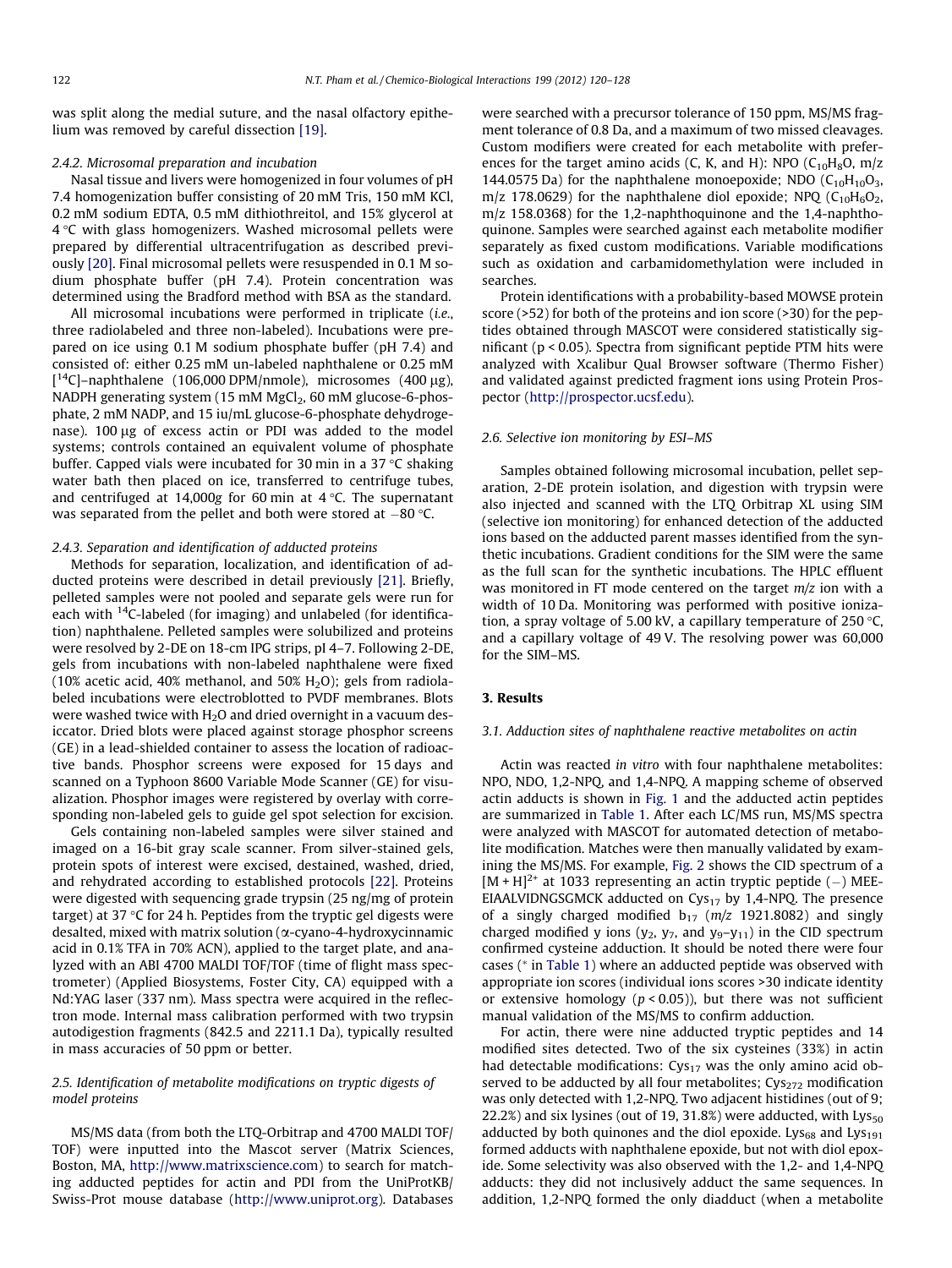<span id="page-3-0"></span>

Fig. 1. Mapping of actin adduction sites by reactive metabolites of naphthalene. Observed binding sites are underlined and in bold. Amino acid sites of trypsin cleavage are denoted by  $\vdash$ .

## Table 1

Adducted sequences on actin observed with metabolites of interest. The diadduct is highlighted in gray. Binding sites on the peptides are underlined and in bold.  $*$  represents observed adducted sequences that did not have strong MS/MS fragmentation patterns. Spectra are shown in Supplementary data.

| Actin observed adducted peptides by reactive metabolites of naphthalene |                               |                         |                |               |            |  |
|-------------------------------------------------------------------------|-------------------------------|-------------------------|----------------|---------------|------------|--|
| Peptide order                                                           | Sequence                      | Predicted adducted mass | Charge         | Observed mass | Modifier   |  |
| $1 - 18$                                                                | MEEEIAALVIDNGSGMCK            | 2053.9304               | $\overline{2}$ | 1026.9643     | <b>NPO</b> |  |
| $1 - 18$                                                                | MEEEIAALVIDNGSGMCK*           | 2087.9332               | 2              | 1043.9679     | NDO.       |  |
| $1 - 18$                                                                | MEEEIAALVIDNGSGMCK            | 2067.9070               | $\overline{2}$ | 1033.9498     | 1,2NPQ     |  |
| $1 - 18$                                                                | MEEEIAALVIDNGSGMCK            | 2067.9070               | 2              | 1033.9521     | 1.4NPO     |  |
| $40 - 50$                                                               | HOGVMVGMGOK                   | 1349.6240               | 2              | 674.8164      | NDO.       |  |
| $40 - 50$                                                               | HOGVMVGMGOK                   | 1329.5978               | 2              | 664.7988      | 1,2NPO     |  |
| $40 - 50$                                                               | HOGVMVGMGOK                   | 1329.5978               | $\overline{2}$ | 664.7953      | 1,4NPO     |  |
| $63 - 68$                                                               | <b>GILTLK</b>                 | 802.4608                |                | 802.4601      | 1.4NPO     |  |
| $85 - 95$                                                               | <b>IWHHTFYNELR</b>            | 1673.7758               | $\overline{2}$ | 836.8874      | 1,2NPQ     |  |
| $96 - 113$                                                              | <b>VAPEEHPVLLTEAPLNPK</b>     | 2132.1170               | $\overline{2}$ | 1066.0590     | <b>NDO</b> |  |
| 182-196                                                                 | DLTDYLMKILTER*                | 1754.8935               | $\overline{2}$ | 877.4465      | <b>NPO</b> |  |
| 210-214                                                                 | <b>DIKEK</b>                  | 790.3878                |                | 790.3892      | 1.4NPO     |  |
| $257 - 283$                                                             | CPEALFOPSFLGMESCGIHETTFNSIMK* | 3275.4458               | 3              | 1091.8143     | 1,2NPQ     |  |
| 328-335                                                                 | IKIIAPPER*                    | 1180.6985               | $\overline{2}$ | 590.3488      | <b>NPO</b> |  |

adducts onto the same peptide twice, regardless of the modification site) on adjacent histidines on IWHHTFYNELR.

#### 3.2. Adduction sites of reactive naphthalene metabolites on PDI

Six cysteines, 10 histidines and 49 lysines were potential targets for reactive naphthalene metabolites on PDI. Incubations of PDI with each of the metabolites in vitro yielded nine distinct adducted tryptic peptides ([Table 2](#page-4-0), [Fig. 3\)](#page-5-0) and 12 observed adductions. The CID spectrum of a tryptic PDI peptide at  $[M + H]^{+2}$  of  $m/z$  1006 (IL-FIFIDSDHTDNQR) adducted by NDO is shown in [Fig. 4.](#page-5-0) Like the modified actin sequence, site modification of the PDI peptide was confirmed from the y- and b-ion series in the MS/MS spectra. Two adducts (\* in [Table 2\)](#page-4-0) could not be manually validated by MS/MS because the ions observed did not show inclusive fragmentation patterns for the metabolite modifier on the appropriate yand b-ions. NDO formed adducts on  $Cys_{55}$ , Lys<sub>164</sub> (also adducted by NPO), and His<sub>258</sub> (also adducted by 1,2-NPQ). With the exception of Cys<sub>345</sub>, 1,2-NPQ and 1,4-NPQ did not adduct any of the same sites. Adduct formation appeared to be selective with no clear relationship between the metabolites.

Identified modified amino acid sites in actin and PDI are listed in [Table 3](#page-6-0).

# 3.3. Microsomally generated metabolites, trapping with model proteins

To determine whether the spectrum of metabolites bound covalently to residues in actin and PDI was dependent on the source of metabolites, incubations of model protein and microsomes from target (rat nose) and non-target tissues (mouse liver) were conducted. Half of the incubations contained  $^{14}$ C-naphthalene to assist in localizing adducted proteins of interest on storage phosphor screens. There was minimal inter-gel or inter-blot variation ([Fig. 5](#page-6-0)). Actin and PDI adducts were readily detected in control microsomal incubations without addition of exogenous actin or PDI ([Fig 5](#page-6-0)A, storage phosphor images). Furthermore, the addition of actin ([Fig 5B](#page-6-0)) or PDI ([Fig 5](#page-6-0)C) markedly increased the amounts of adducted proteins detected by storage phosphor analysis, especially in incubations with the rat olfactory epithelial microsomes.

Actin or PDI recovered from 2D gels of extracts of microsomal incubations were digested with trypsin and samples were applied to MALDI plates for detection of modified peptides. However, MS and MS/MS data from MALDI-TOF/TOF failed to yield signals consistent with those observed with the synthetic incubations. Peptide signals appropriate for unmodified actin peptide ions were prominent in the MS of the microsomal incubations as compared to the synthetic incubations, where the relative ratios of modified versus unmodified for actin peptides like MEEEIAALVIDNGSGMCK or HQGVMVGMGQK were approximately 4:1 or 3:1, respectively (not shown). Signals for metabolite-modified actin peptides were not detected. Similar observations were made with PDI; modified versus unmodified peptide ions ranged from 5:1 to 3:1 in the synthetic incubations for the observed adducts, but modified ions could not be detected in the microsomal incubations. Although specific modified binding sites from the microsomal incubations could not be detected with MALDI TOF/TOF, the studies confirmed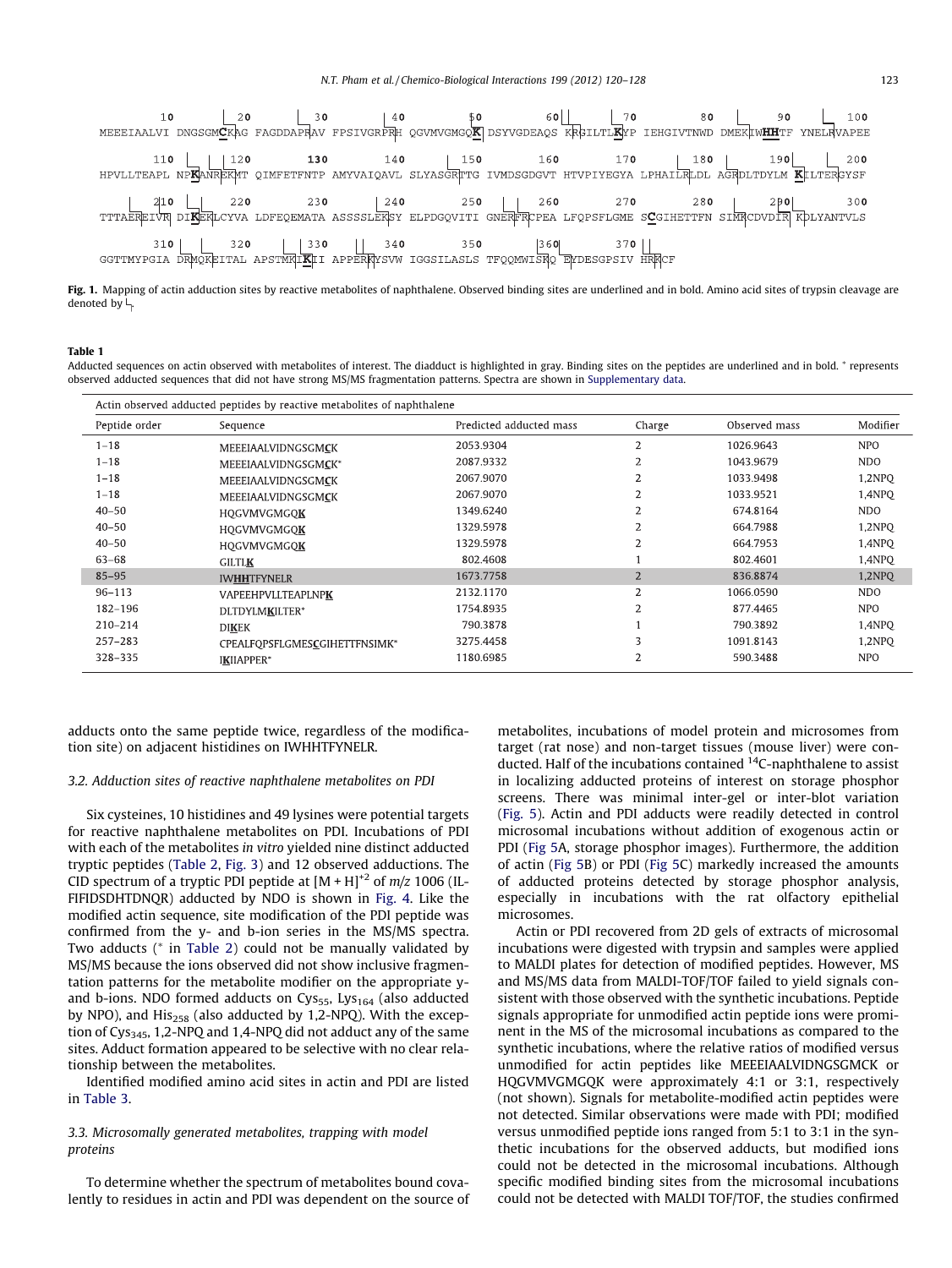<span id="page-4-0"></span>

Fig. 2. Actin peptide MEEEIAALVIDNGSGMCK (1-18) adducted by 1,4-naphthoquinone with a MASCOT ion score of 60. A is the fragmentation pattern of depicted b- and y-ion series for the adducted peptide. B is the CID spectrum of  $[M + H]^{2+}$  at  $m/z$  1033 (modified peptide); 1,4-NPQ is bound to the Cy<sub>517</sub>. Italicized ions y<sub>2</sub>, y<sub>7</sub>, and y<sub>9</sub>-y<sub>11</sub> are modified y-ions in the presence of the NPQ. Italicized  $b_{17}$  ( $m/z$  1921.8082) represents the modified N-terminal fragment peptide. The peptide was doubly charged.

#### Table 2

Adducted sequences on PDI observed with metabolites of interest. The diadduct is highlighted in gray. Binding sites on the peptides are underlined and in bold.  $*$  represents observed adducted sequences that did not have strong MS/MS fragmentation patterns. Spectra are shown in Supplementary data.

| Peptide order | Sequence                              | Predicted adducted mass | Charge                   | Observed mass | Modifier   |
|---------------|---------------------------------------|-------------------------|--------------------------|---------------|------------|
| $4 - 16$      | MLSRALLCLALAWAAR                      | 1903.0445               | $\overline{2}$           | 951.5223      | <b>NPO</b> |
| $45 - 59$     | YLLVEFYAPWCGHCK*                      | 2007.9252               | 2                        | 1003.9616     | NDO.       |
| 123-132       | <b>EADDIVNWLK</b>                     | 1360.6412               |                          | 1360.6425     | 1.2NPO     |
| 135-164       | <b>TGPAATTLSDTAAAESLVDSSEVTVIGFFK</b> | 3143.5307               | $\overline{2}$           | 1571.7659     | 1,2NPO     |
| 135-164       | <b>TGPAATTLSDTAAAESLVDSSEVTVIGFFK</b> | 3163.5569               |                          | 1581.7780     | NDO.       |
| $165 - 172$   | DVESDSAK*                             | 994.4364                |                          | 994.4378      | <b>NPO</b> |
| $257 - 265$   | <b>THILLFLPK</b>                      | 1259.7400               |                          | 1259.7401     | NDO.       |
| $257 - 265$   | <b>THILLFLPK</b>                      | 1397.7568               |                          | 1397.7574     | 1,2NPO     |
| 280-285       | <b>AAEGFK</b>                         | 780.3563                |                          | 780.3569      | 1,4NPO     |
| 288-302       | <b>ILFIFIDSDHTDNOR</b>                | 2012.9832               | $\overline{\mathcal{L}}$ | 1006.4910     | NDO.       |
| $341 - 347$   | <b>ITEFCHR</b>                        | 1063.4666               |                          | 1063.4670     | 1.2NPO     |
| $341 - 347$   | <b>ITEFCHR</b>                        | 1063.4666               |                          | 1063.4661     | 1,4NPO     |
|               |                                       |                         |                          |               |            |

previous observations that actin and PDI are targets of naphthalene metabolites and contain numerous sites for covalent binding.

Actin and PDI recovered from microsomal incubations were also analyzed by SIM to probe the formation of the 26 previously detected adducted sites in a biological setting. HPLC/MS parameters similar to the synthetic incubations were used. Two modified tryptic peptides were detected in both actin microsomal incubations: IKIIAPPER (NPO) and VAPEEHPVLLTEAPLNPK (NDO) and confirmed by MS/MS. A single NPO adduct on MLSRALLCLALAWAAR was observed from the hepatic microsomal incubations with PDI; however, modified PDI peptides were not detected in the olfactory epithelial incubations.

# 4. Discussion

# 4.1. Key factors in the mechanism of reactive metabolite-mediated toxicity

A thorough understanding of the mechanisms by which reactive metabolites generated in target cells lead to a loss of cellular homeostasis depends upon an appreciation of which metabolite modifications lead to altered protein structure/function and in instances where multiple reactive metabolites may be involved, insight on the roles of each in the overall modification of critical sites of key proteins. One of the first steps in assessing which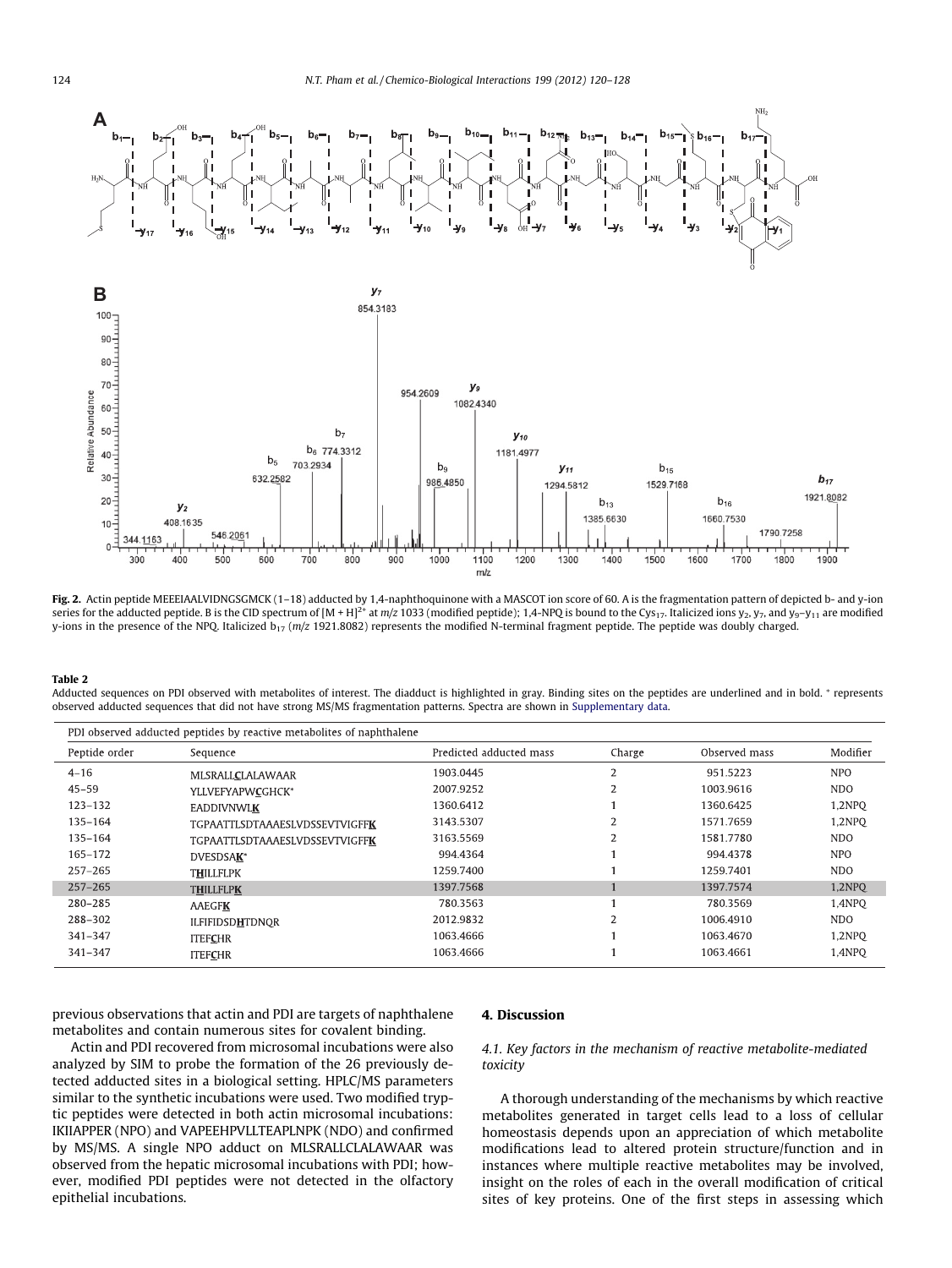<span id="page-5-0"></span>

|                  |  |  | E10 220 230 230 240 250 260 260 270 280 290 290 300<br>DKDGVVLFKK FDEGRANFEG EITKEKLLDF IKHNQLPLVI EFTEQTAPKI FGGEIKT <b>H</b> IL LFLP <b>K</b> EVSDY DGRLSSFKRA AEGF <b>K</b> GRILF IFIDSD <b>H</b> TDN |  |  |                                                                                                                                                              |
|------------------|--|--|----------------------------------------------------------------------------------------------------------------------------------------------------------------------------------------------------------|--|--|--------------------------------------------------------------------------------------------------------------------------------------------------------------|
|                  |  |  |                                                                                                                                                                                                          |  |  | 310 320 330 340 350 360 370 370 380 390 400<br>QRILEFFGLK KEECPAVRLI TLEEEMTRYK PESDELTAER ITEFCHRFLE GRIKPHLMSQ EVPEDWDKQP VKVLVGANFE EVAFDEKKAV FVEFYAPWCG |
|                  |  |  |                                                                                                                                                                                                          |  |  | 410 420 430 430 440 450 460 400 490 490 500<br>HCROLAPIWD RLGETYRDHE NIIIARMDST ANEVEAVKVH SFPTLEFFPA SADRTVIDYN GERTLDGFRR FLESGGODGA GDDEDLDLEE ALEPDMEEDD |
| <b>DOKAVKDEL</b> |  |  |                                                                                                                                                                                                          |  |  |                                                                                                                                                              |

Fig. 3. Mapping of PDI adduction sites by naphthalene reactive metabolites. Observed binding sites are underlined and in bold. Amino acid sites of trypsin cleavage are denoted by  $\vdash$ 



Fig. 4. PDI peptide ILFIFIDSDHTDNQR (288-302) adducted by naphthalene diol epoxide with a MASCOT ion score of 96. A is the fragmentation pattern with depicted b- and y-series ions for the adducted peptide. B is the CID spectrum of  $[M + H]^{2+}$  at  $m/z$  1006 of the adducted peptide; NDO is bound to His<sub>297</sub>. Italicized ions  $y_{11}-y_{13}$  and  $b_{10}$  are modified y-ions in the presence of the NDO. Italicized  $b_{10}$  (m/z 1379.8098) represents the modified N-terminal fragment with histidine. The peptide was doubly charged.

electrophilic protein interactions are critical to events leading to cellular necrosis involves understanding which amino acids are targets, which metabolites are involved, and whether such interactions result in a decrement of function. The present studies used a straightforward approach to evaluate such covalent modification by investigating the conjugation of actin and PDI with naphthalene metabolites.

# 4.2. Functional importance of adduct formation with actin and PDI

One of the first signs of injury related to naphthalene exposure involves swelling and vacuolization of Clara cells in the airway epithelium [\[23\]](#page-8-0). This is consistent with changes noted in actin fiber morphology in naphthalene-treated mice where Alexa-labeled phalloidin was used to visualize actin filaments; irregular fiber structure and the appearance of frayed actin filaments were observed by confocal microscopy 3 or 6 h following naphthalene treatment [\[24\].](#page-8-0) Posttranslational modification of actin has been suggested as a key event in membrane blebbing associated with redox cycling quinones; however, the key amino acids involved in controlling the polymerization/depolymerization of this cytoskele-tal protein were not identified [\[25\].](#page-8-0) Later work showed  $Cys_{374}$  as a binding site for aldehyde decomposition products such as 4 hydroxynonenal and acrolein [\[26,27\]](#page-8-0), but modification of this site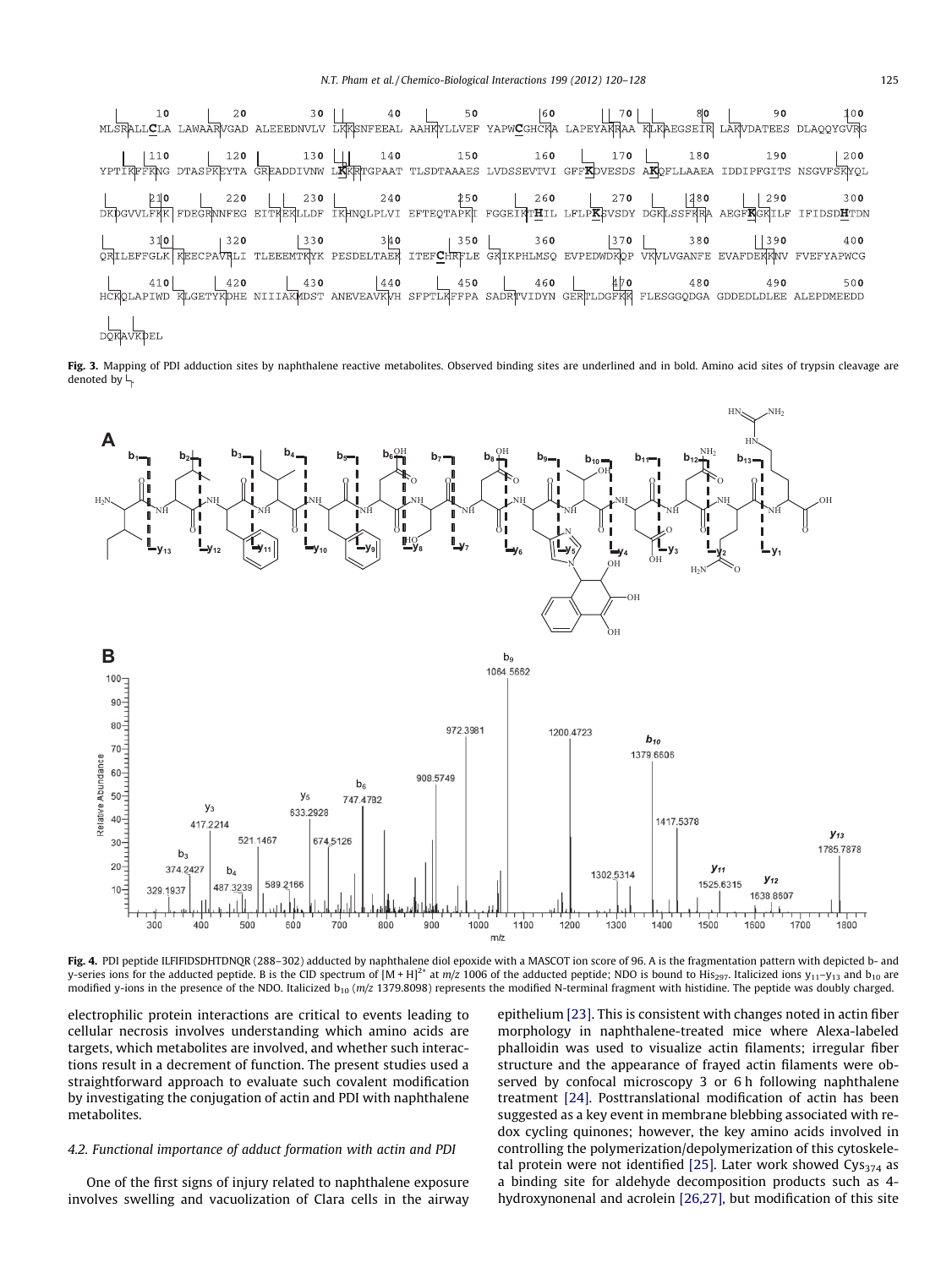#### <span id="page-6-0"></span>Table 3

Residues identified as binding sites on model proteins after incubation with synthetic naphthalene metabolites at pH 7.4.

| Identified Binding Sites |                     |  |  |  |  |
|--------------------------|---------------------|--|--|--|--|
| Actin                    | PDI                 |  |  |  |  |
| C <sub>VS</sub> 17       | Cys8                |  |  |  |  |
| Lys50                    | C <sub>VS</sub> 55  |  |  |  |  |
| Lys <sub>68</sub>        | Lys132              |  |  |  |  |
| His87                    | Lvs163              |  |  |  |  |
| His88                    | Lvs172              |  |  |  |  |
| Lvs112                   | <b>His258</b>       |  |  |  |  |
| Lys191                   | Lys265              |  |  |  |  |
| Lvs212                   | Lys285              |  |  |  |  |
| C <sub>VS</sub> 272      | <b>His297</b>       |  |  |  |  |
| Lys328                   | C <sub>VS</sub> 345 |  |  |  |  |

by either aldehyde did not appear to influence actin polymerization. Rather, at very high aldehyde to actin ratios (20:1, 50:1), additional amino acids are modified including His<sub>87</sub> which appeared to be an important factor in slowing actin polymerization. In the current studies,  $His_{87}$  was modified by 1,2-NPQ but modification by other reactive metabolites was not detected.

Likewise, Cys<sub>57</sub> in rat PDI (analogous to Cys<sub>55</sub> in the current work) is adducted by 4-hydroxynonenal and, at high aldehyde to protein ratios, this modification significantly decreases the catalytic activity of PDI [\[28\]](#page-8-0). This cysteine is one of two in PDI involved in the thioredoxin-like catalytic sites (–CGHC–), one located near the N- $(Cys_{55})$  and the other near the C-terminus  $(Cys_{399})$ . These catalytic sites form the active sites of the oxidoreductase and when the cysteines form a disulfide-bond, PDI can function as an oxidase for protein thiols emerging in the ER lumen [\[29,30\]](#page-8-0). Studies with rat recombinant PDI showed that, in incubations with the glutathione conjugate of 1,2-dichloroethane, a decrease in protein activity was reportedly due to modifications of either  $Cys_{57}$  and  $Cys_{381}$  [\[31\].](#page-8-0) Furthermore, in yeast PDI, it was shown that the N-terminal Cys of the two active site sequences of yeast PDI were found to be required for cell viability, but mutation of the C-terminal Cys was not lethal [\[32\]](#page-8-0). Thus, modification of this N-terminal active cysteine by the reactive metabolites of naphthalene may play a significant role in the functions of PDI as an oxidant of protein thiols.

## 4.3. Relative activities of naphthalene metabolites

In the synthetic incubations, NPO adducted fewer sites on either model protein than NDO or the quinones. These results were consistent with previous work showing fewer adducts when NPO was incubated with model peptides in comparison with either NDO or NPQ (Pham et al., submitted). Most sites adducted by NPO in both actin and PDI were adjacent to neutral, nonpolar amino acids with little electron withdrawing effect: Lys<sub>191</sub> and Lys<sub>328</sub> of actin are flanked by methionine and isoleucine, and two isoleucines, respectively;  $Cys_8$  of PDI is flanked between two leucines. With little influence from neighboring amino acids, it seemed that these sites were more susceptible to adduct formation with the naphthalene epoxide. A few sequences modified by 1,2-NPQ were also adducted by 1,4-NPQ, consistent with their similar electrophilic properties.



Fig. 5. Silver-stained gels (left) and storage phosphor screens (right) of the proteins isolated from the pellet of microsomal incubations with actin or PDI. (i) and (ii) are for liver microsomal and nasal microsomal incubations respectively. A is the control incubations without the addition of any external protein. B is with added actin and C is with added PDI. Target proteins are labeled on both the silver-stained gels and phosphor screen images.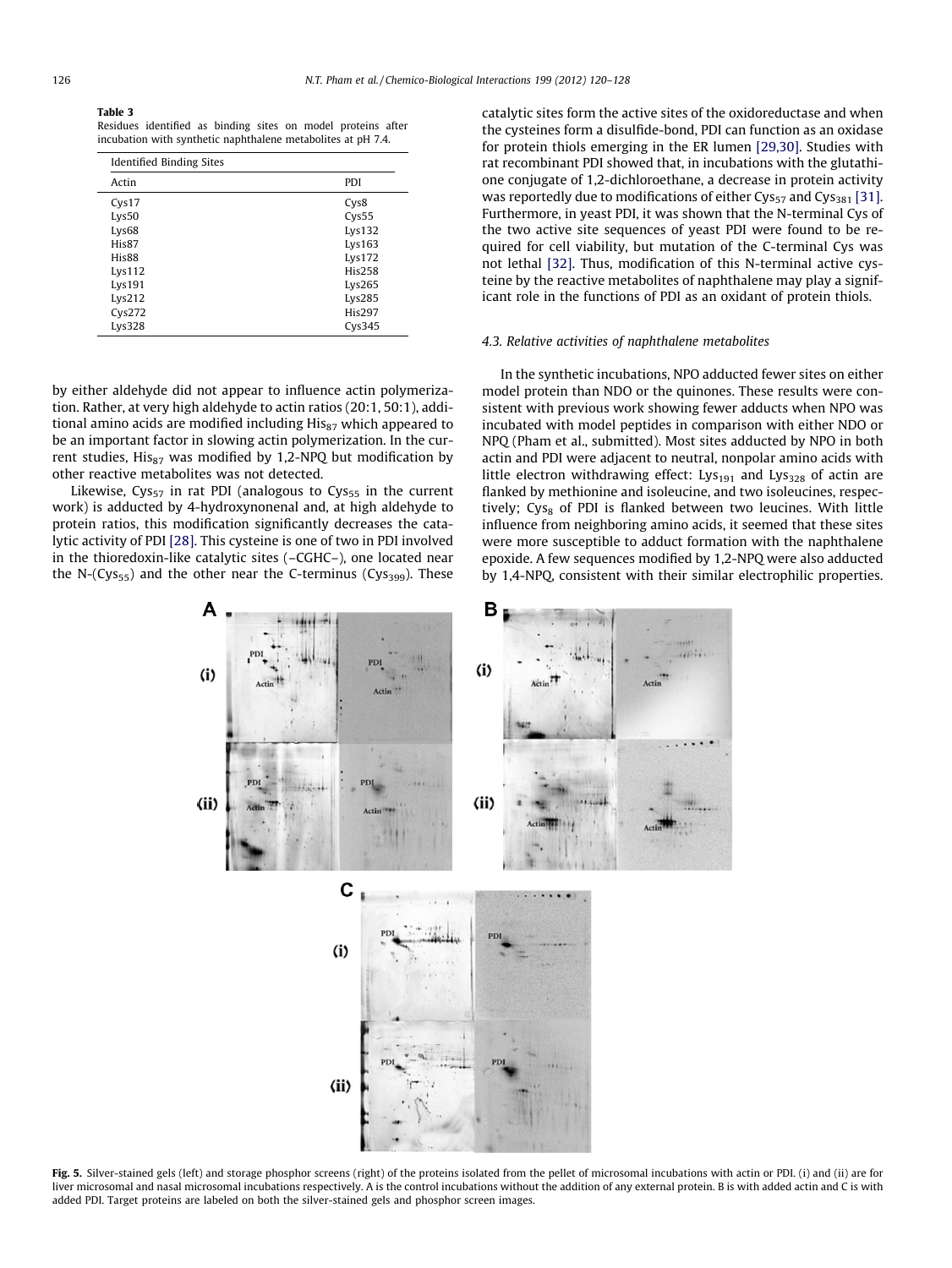<span id="page-7-0"></span>The only diadducts observed in both proteins were formed with 1,2-NPQ. Although many amino acid sites adducted by the NPQs were surrounded by acidic or basic residues, the stronger electrophilicity of the naphthoquinones, in comparison to the epoxide, appeared to be sufficient to overcome the large energy transition necessary to adduct these residues.

In addition to metabolite reactivity, other factors like the microenvironment as well as protein structure are important in assessing adduct formation. For instance, only  $Cys_{17}$  of actin was adducted by all four metabolites. Furthermore, although adduction was interspersed across the actin sequence, adduction in the C-terminal region of PDI was noticeably absent, possibly attributable to the highly acidic C-terminal domain [13]. PDI also did not have adducted sites between positions 173–255 supporting speculation that adduction not only depends on the metabolite, but also on factors such as site nucleophilicity and/or protein conformation. NDO adduction on the  $Cys_{55}$  of PDI is particularly interesting because the cysteine is located in an active site and further investigation into the role of this modification is necessary.

There are several sites on the PDI sequence where lysines were adjacent to each other (132 and 133, 209 and 210, 310 and 311, 388 and 389, and 469 and 470), but only one adducted lysine of those pairs was detected: Lys<sub>132</sub>. It was possible other Lys residues were adducted, but that the extent of modification on those residues was not sufficient for detection or the adducted residues were not ionized in the MS source. Overall, adducted sites were only identified preceding a trypsin cleavage site or in the middle of a peptide sequence suggesting that (1) a covalent bond following a trypsin site may be labile enough to break during digest or that (2) the presence of an adduct may block the trypsin cleavage. We recognize the in vitro studies conducted here do not necessarily accurately mimic in vivo metabolite-protein interactions, but the studies do demonstrate reasonable target selectivity which likely reflects the effects of pH and neighboring amino acids on the nucleophilicity of the residue [\[33–35\]](#page-8-0).

## 4.4. Microsomal incubation and adduct formation with actin and PDI

Use of radiolabeled naphthalene in rat nasal and hepatic microsomal incubations confirmed the generation of adducts with both actin and PDI as indicated by co-localization of radioactive spots with both proteins on 2D gels ([Fig. 5\)](#page-6-0). However, the specific modified site and metabolite bound to tryptic peptides of actin or PDI recovered from the complementary 2D gels with unlabeled naphthalene could not be determined with MALDI/TOF/TOF. It is likely the inability to detect protein modifications in the microsomal incubations is related to the relatively smaller amounts of reactive metabolite generated as well as the partial microsomal metabolism of the reactive species to less reactive products. In such instances, only a very small amount of the same modified peptides may be present, resulting in a failure to observe the modified peptide, even if adduction occurs [\[36\]](#page-8-0). This is consistent with results where we reanalyzed the microsomal samples using SIM to specifically detect modified peptides from the tryptic digests based on  $[M + H]$ <sup>+</sup> identified from our synthetic incubations. These experiments detected only three epoxide-modified peptides in the two model proteins. Although we were only able to detect a few selected ions, the results are consistent with earlier work from other investigators in which they were either unable to detect modified peptides in vivo [\[37\]](#page-8-0) or could do so only with agents generating very high levels of protein adduct in vivo [5].

Nucleophilicity/electrophilicity as well as protein structure and conformation strongly influence whether an adduction occurs. Using mass spectrometric findings from these model systems, we now have a clearer idea of the target preferences by naphthalene reactive intermediates and future work will focus on utilizing these established MS/MS patterns in a method akin to multiple reaction monitoring mass spectrometry (MRM–MS) [\[38,39\]](#page-8-0) to investigate precursor ions and product ions for analytes of interest in vivo. In summary, the potential downstream effects following a toxicant exposure may be dependent not only on the metabolites available and the stoichiometric amounts of those intermediates, but also on which proteins and where on the sequence they adduct.

#### Conflict of interest statement

The authors declare there are no conflicts of interest.

# Acknowledgements

Mass spectral analysis was performed at the Campus Mass Spectrometry Facilities, University of California, Davis. This work was supported by the National Institutes of Environmental Health [Grant ES 04311, ES 04699]. NP was supported by a fellowship from the Floyd and Mary Schwall Foundation.

## Appendix A. Supplementary data

Supplementary data associated with this article can be found, in the online version, at <http://dx.doi.org/10.1016/j.cbi.2012.05.009>.

#### References

- [1] R.P. Hanzlik, Y.M. Koen, B. Theertham, Y. Dong, J. Fang, The reactive metabolite target protein database (TPDB)–a web-accessible resource, BMC Bioinformatics 8 (2007) 95.
- [2] J.A. Jones, D.C. Liebler, Tandem MS analysis of model peptide adducts from reactive metabolites of the hepatotoxin 1,1-dichloroethylene, Chem. Res. Toxicol. 13 (12) (2000) 1302–1312.
- [3] J.M. Hettick, P.D. Siegel, Determination of the toluene diisocyanate binding sites on human serum albumin by tandem mass spectrometry, Anal. Biochem. 414 (2) (2011) 232–238.
- [4] S.G. Codreanu, D.G. Adams, E.S. Dawson, B.E. Wadzinski, D.C. Liebler, Inhibition of protein phosphatase 2A activity by selective electrophile alkylation damage, Biochemistry 45 (33) (2006) 10020–10029.
- [5] K. Ikehata, T.G. Duzhak, N.A. Galeva, T. Ji, Y.M. Koen, R.P. Hanzlik, Protein targets of reactive metabolites of thiobenzamide in rat liver in vivo, Chem. Res. Toxicol. 21 (7) (2008) 1432–1442.
- [6] Y.M. Koen, T.D. Williams, R.P. Hanzlik, Identification of three protein targets for reactive metabolites of bromobenzene in rat liver cytosol, Chem. Res. Toxicol. 13 (12) (2000) 1326–1335.
- [7] Y.M. Koen, W. Yue, N.A. Galeva, T.D. Williams, R.P. Hanzlik, Site-specific arylation of rat glutathione s-transferase A1 and A2 by bromobenzene metabolites in vivo, Chem. Res. Toxicol. 19 (2009) 1426–1434.
- [8] A.M. Wheelock, B.C. Boland, M. Isbell, D. Morin, T.C. Wegesser, C.G. Plopper, A.R. Buckpitt, In vivo effects of ozone exposure on protein adduct formation by 1-nitronaphthalene in rat lung, Am. J. Respir. Cell. Mol. Biol. 33 (2) (2005) 130– 137.
- [9] M.A. Isbell, D. Morin, B. Boland, A. Buckpitt, M. Salemi, J. Presley, Identification of proteins adducted by reactive naphthalene metabolites in vitro, Proteomics 5 (16) (2005) 4197–4204.
- [10] C.Y. Lin, B.C. Boland, Y.J. Lee, M.R. Salemi, D. Morin, L.A. Miller, C.G. Plopper, A.R. Buckpitt, Identification of proteins adducted by reactive metabolites of naphthalene and 1-nitronaphthalene in dissected airways of rhesus macaques, Proteomics 6 (3) (2006) 972–982.
- [11] G. Aldini, M. Orioli, M. Carini, Alpha, beta-unsaturated aldehydes adducts to actin and albumin as potential biomarkers of carbonylation damage, Redox. Rep. 12 (1) (2007) 20–25.
- [12] L.D. Ghitescu, A. Gugliucci, F. Dumas, Actin and annexins I and II are among the main endothelial plasmalemma-associated proteins forming early glucose adducts in experimental diabetes, Diabetes 50 (7) (2001) 1666–1674.
- [13] F. Hatahet, L.W. Ruddock, Protein disulfide isomerase: a critical evaluation of its function in disulfide bond formation, Antioxid. Redox. Signal. 11 (11) (2009) 2807–2850.
- [14] J.L. Martin, J.G. Kenna, B.M. Martin, D. Thomassen, G.F. Reed, L.R. Pohl, Halothane hepatitis patients have serum antibodies that react with protein disulfide isomerase, Hepatology 18 (4) (1993) 858–863.
- [15] M.J. Hayes, U. Rescher, V. Gerke, S.E. Moss, Annexin-actin interactions, Traffic 5 (8) (2004) 571–576.
- [16] T.I. Lin, R.M. Dowben, Fluorescence spectroscopic studies of pyrene–actin adducts, Biophys. Chem. 15 (4) (1982) 289–298.
- [17] H. Yagi, D. Jerina, A general synthetic method for non-K-region arene oxides, J. Am. Chem. Soc. 97 (11) (1975).